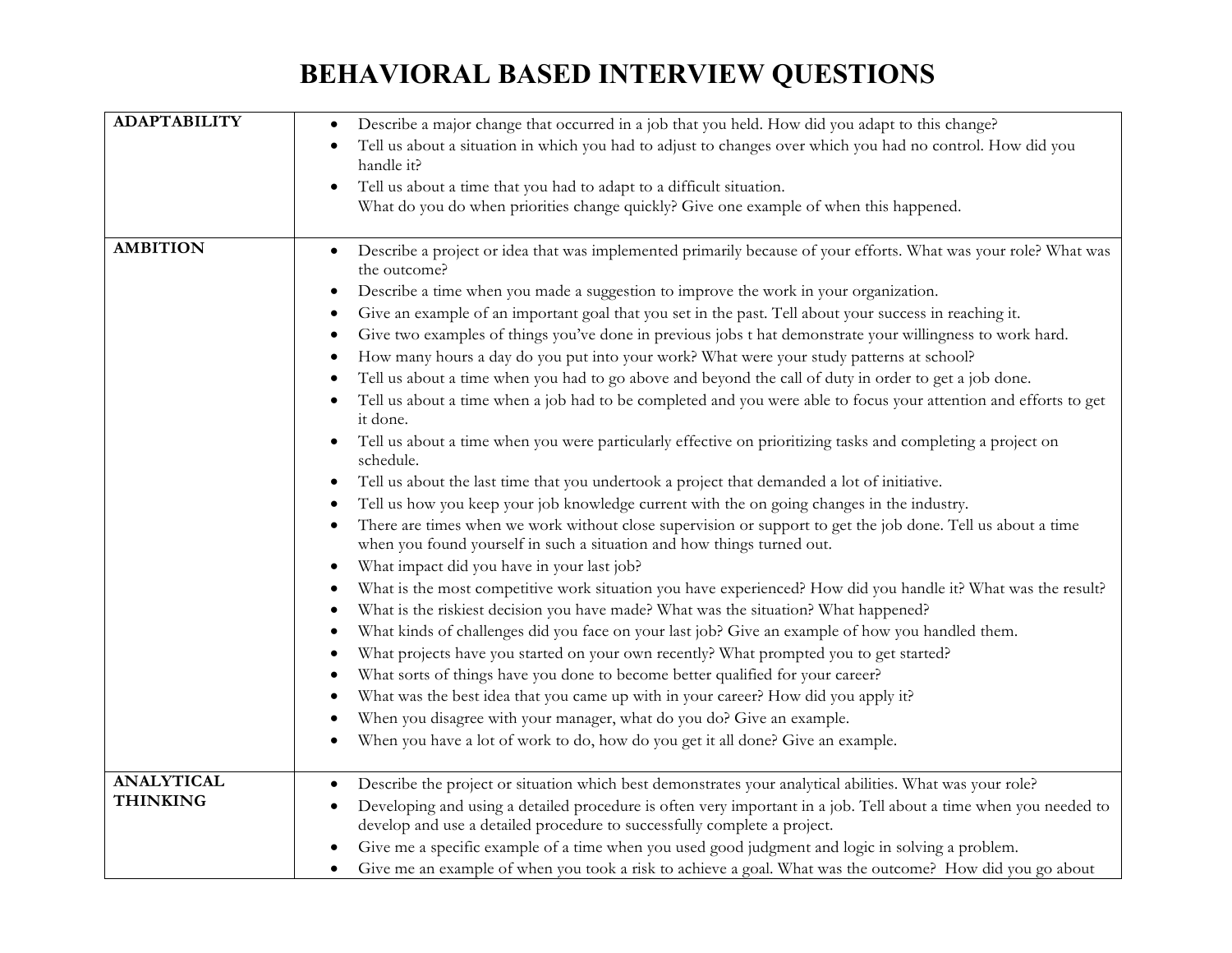|                                                       | making the changes (step by step)? Answer in depth or detail such as "What were you thinking at that point?" or<br>"Tell me more about meeting with that person", or "Lead me through your decision process".<br>Relate a specific instance when you found it necessary to be precise in your in order to complete the job.<br>$\bullet$<br>Tell us about a job or setting where great precision to detail was required to complete a task. How did you handle<br>that situation?<br>Tell us about a time when you had to analyze information and make a recommendation. What kind of thought<br>$\bullet$<br>process did you go through? What was your reasoning behind your decision?<br>Tell us about your experience in past jobs that required you to be especially alert to details while doing the task<br>involved.                                                                                                                                                                                                                                                        |
|-------------------------------------------------------|------------------------------------------------------------------------------------------------------------------------------------------------------------------------------------------------------------------------------------------------------------------------------------------------------------------------------------------------------------------------------------------------------------------------------------------------------------------------------------------------------------------------------------------------------------------------------------------------------------------------------------------------------------------------------------------------------------------------------------------------------------------------------------------------------------------------------------------------------------------------------------------------------------------------------------------------------------------------------------------------------------------------------------------------------------------------------------|
| <b>BUILDING</b><br><b>RELATIONSHIPS</b>               | Give a specific example of a time when you had to address an angry customer. What was the problem and what<br>$\bullet$<br>was the outcome? How would you asses your role in diffusing the situation?<br>It is very important to build good relationships at work but sometimes it doesn't always work. If you can, tell<br>٠<br>about a time when you were not able to build a successful relationship with a difficult person.<br>Tell us about a time when you built rapport quickly with someone under difficult conditions.<br>٠<br>What, in your opinion, are the key ingredients in guiding and maintaining successful business relationships? Give<br>٠<br>examples of how you made these work for you.                                                                                                                                                                                                                                                                                                                                                                    |
| <b>BUSINESS</b><br><b>SYTSTEMS</b><br><b>THINKING</b> | Describe how your position contributes to your organization's/unit's goals. What are the unit's goals/mission?<br>Tell us about a politically complex work situation in which you worked.                                                                                                                                                                                                                                                                                                                                                                                                                                                                                                                                                                                                                                                                                                                                                                                                                                                                                          |
| <b>CAUTION</b>                                        | Have you ever worked in a situation where the rules and guidelines were not clear? Tell me about it. How did you<br>$\bullet$<br>feel about it? How did you react?<br>Some people consider themselves to be "big picture people" and others are "detail oriented". Which are you?<br>Give an example of a time when you displayed this.<br>Tell us/me about a situation when it was important for you to pay attention to details. How did you handle it?<br>$\bullet$<br>Tell us/me about a time when you demonstrated too much initiative?<br>$\bullet$                                                                                                                                                                                                                                                                                                                                                                                                                                                                                                                          |
| <b>COMMUNICATION</b>                                  | Describe a situation in which you were able to effectively "read" another person and guide your actions by your<br>$\bullet$<br>understanding of their individual needs or values.<br>Describe a situation when you were able to strengthen a relationship by communicating effectively. What made<br>$\bullet$<br>your communication effective?<br>Describe a situation where you felt you had not communicated well. How did you correct the situation?<br>Describe a time when you were able to effectively communicate a difficult or unpleasant idea to a superior.<br>Describe the most significant written document, report or presentation which you had to complete.<br>Give me an example of a time when you were able to successfully communicate with another person, even when<br>that individual may not have personally liked you, or vice versa.<br>Have you had to "sell" an idea to your co-workers, classmates or group? How did you do it? Did they "buy" it?<br>$\bullet$<br>How do you keep subordinates informed about information that affects their jobs? |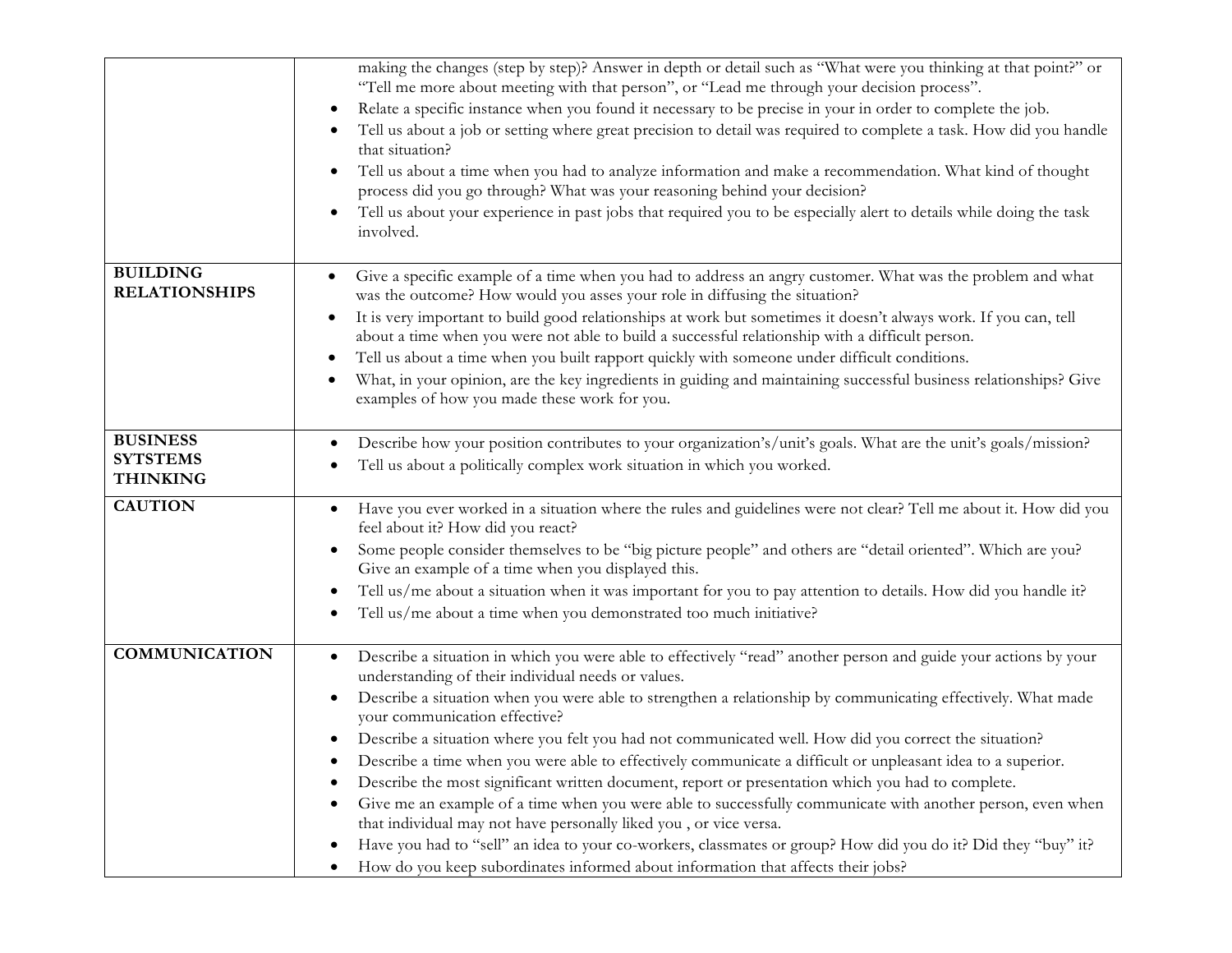|                                      | How do you keep your manager informed about what is being done in your work area?                                                                                                                                                                                                 |
|--------------------------------------|-----------------------------------------------------------------------------------------------------------------------------------------------------------------------------------------------------------------------------------------------------------------------------------|
|                                      | How do you go about explaining a complex technical problem to a person who does not understand technical<br>jargon? What approach do you take in communicating with people?                                                                                                       |
|                                      | What kinds of communication situations cause you difficulty? Give an example.<br>$\bullet$                                                                                                                                                                                        |
|                                      | Tell us about a recent successful experience in making a speech or presentation. How did you prepare? What<br>$\bullet$<br>obstacles did you face? How did you handle them?                                                                                                       |
|                                      | Tell us about a time when you and your current/previous supervisor disagreed but you still found a way to get<br>your point across.                                                                                                                                               |
|                                      | Tell us about a time when you had to present complex information. How did you ensure that the other person<br>understood?                                                                                                                                                         |
|                                      | Tell us about a time when you had to use your verbal communication skills in order to get a point across that was<br>important to you.                                                                                                                                            |
|                                      | Tell us about a time when you were particularly effective in a talk you gave or a seminar you taught.<br>$\bullet$                                                                                                                                                                |
|                                      | Tell us about an experience in which you had to speak up in order to be sure that other people knew what you<br>thought or felt.                                                                                                                                                  |
|                                      | Tell us/me about a time in which you had to use your written communication skills in order to get an important<br>point across.                                                                                                                                                   |
|                                      | What challenges have occurred while you were coordinating work with other units, departments, and/or<br>divisions?                                                                                                                                                                |
|                                      | What have you done to improve your verbal communication skills?<br>$\bullet$                                                                                                                                                                                                      |
|                                      | How have you persuaded people through a document you prepared?                                                                                                                                                                                                                    |
|                                      | What are the most challenging documents you have done? What kinds of proposals have you written?                                                                                                                                                                                  |
|                                      | What kinds of writing have you done? How do you prepare written communications?                                                                                                                                                                                                   |
| <b>CONFLICT</b><br><b>RESOLUTION</b> | Describe a time when you took personal accountability for a conflict and initiated contact with the individual(s)<br>$\bullet$<br>involved to explain your actions.                                                                                                               |
| <b>CUSTOMER</b>                      | How do you handle problems with customers? Give an example.                                                                                                                                                                                                                       |
| <b>ORIENTATION</b>                   | How do you go about establishing rapport with a customer? What have you done to gain their confidence? Give<br>an example.                                                                                                                                                        |
|                                      | What have you done to improve relations with your customers?                                                                                                                                                                                                                      |
| <b>DECISION MAKING</b>               | Discuss an important decision you have made regarding a task or project at work. What factors influenced your<br>$\bullet$<br>decision?                                                                                                                                           |
|                                      | Everyone has made some poor decisions or has done something that just did not turn out right. Has this<br>happened to you? What happened?                                                                                                                                         |
|                                      | Give an example of a time in which you had to be relatively quick in coming to a decision.<br>$\bullet$                                                                                                                                                                           |
|                                      | Give an example of a time in which you had to keep from speaking or not finish a task because you did not have<br>$\bullet$<br>enough information to come to a good decision. Give an example of a time when there was a decision to be<br>made and procedures were not in place? |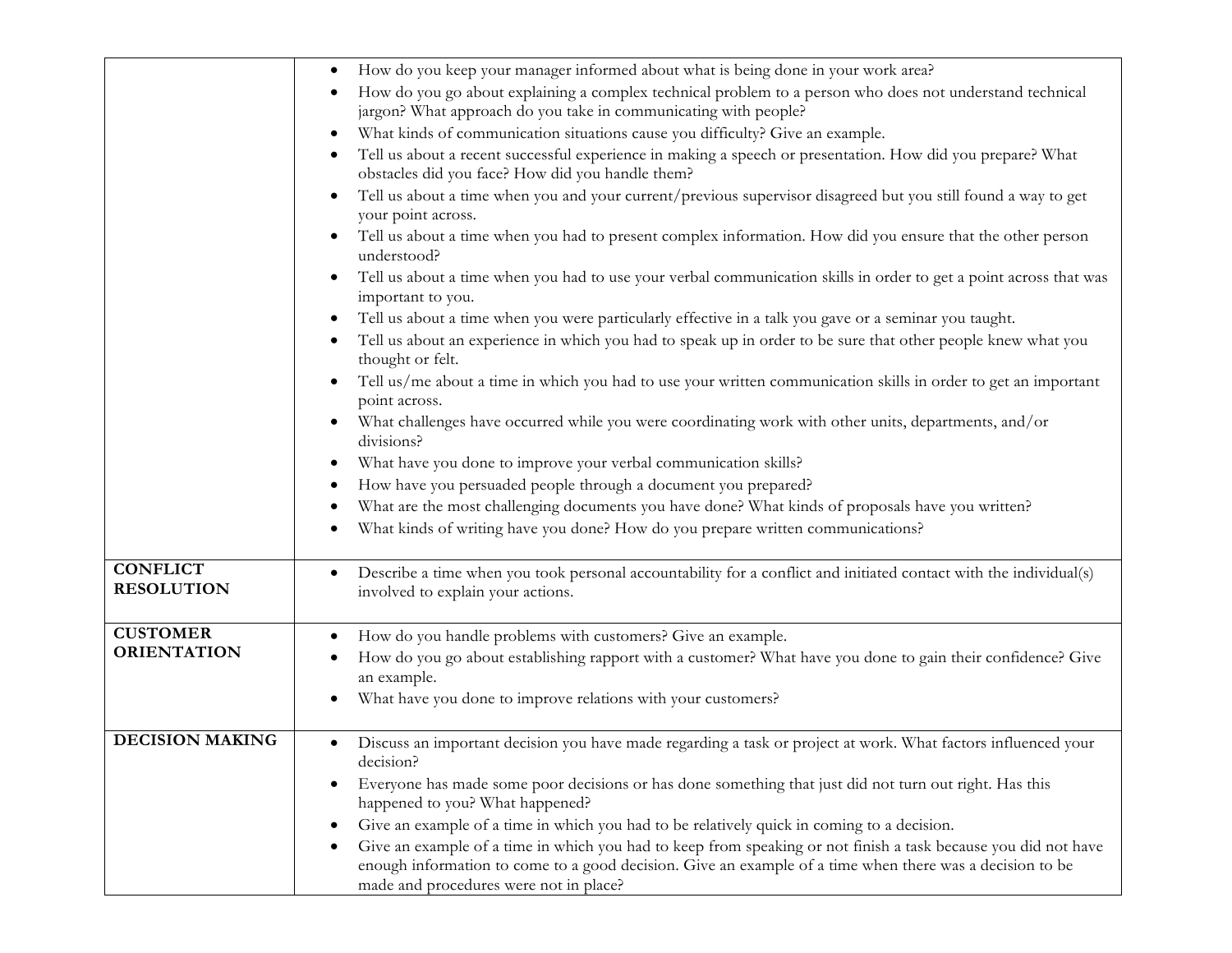|                                          | How did you go about deciding what strategy to employ when dealing with a difficult customer?<br>٠<br>How do you go about developing information to make a decision? Give an example.<br>How do you involve your manager and/or others when you make a decision?<br>How have you gone about making important decisions?<br>How quickly do you make decisions? Give an example.<br>In a current job task, what steps do you go through to ensure your decisions are correct/effective?<br>Tell us about a time when you had to defend a decision you made even though other important people were<br>opposed to your decision.<br>What kind of decisions do you make rapidly? What kind takes more time? Give examples.<br>٠<br>What kinds of problems have you had coordinating technical projects? How did you solve them?<br>What was your most difficult decision in the last 6 months? What made it difficult? |
|------------------------------------------|--------------------------------------------------------------------------------------------------------------------------------------------------------------------------------------------------------------------------------------------------------------------------------------------------------------------------------------------------------------------------------------------------------------------------------------------------------------------------------------------------------------------------------------------------------------------------------------------------------------------------------------------------------------------------------------------------------------------------------------------------------------------------------------------------------------------------------------------------------------------------------------------------------------------|
|                                          | When you have to make a highly technical decision, how do you go about doing it?                                                                                                                                                                                                                                                                                                                                                                                                                                                                                                                                                                                                                                                                                                                                                                                                                                   |
| <b>DELEGATION</b>                        | Do you consider yourself a macro or micro manager? How do you delegate?<br>٠<br>How do you make the decision to delegate work?<br>Tell us how you go about delegating work?<br>What was the biggest mistake you have had when delegating work? The biggest success?                                                                                                                                                                                                                                                                                                                                                                                                                                                                                                                                                                                                                                                |
| DETAIL-ORIENTED                          | Describe a situation where you had the option to leave the details to others or you could take care of them<br>٠<br>yourself.<br>Do prefer to work with the "big picture" or the "details" of a situation? Give me an example of an experience<br>$\bullet$<br>that illustrates your preference.<br>Have the jobs you held in the past required little attention, moderate attention, or a great deal of attention to<br>٠<br>detail? Give me an example of a situation that illustrates this requirement.<br>Tell us about a difficult experience you had in working with details.<br>€<br>Tell us about a situation where attention to detail was either important or unimportant in accomplishing an<br>assigned task.                                                                                                                                                                                          |
| <b>EMPLOYEE</b><br><b>DEVELOPMENT</b>    | Tell us about a training program that you have developed or enhanced.<br>$\bullet$                                                                                                                                                                                                                                                                                                                                                                                                                                                                                                                                                                                                                                                                                                                                                                                                                                 |
| <b>EVALUATING</b><br><b>ALTERNATIVES</b> | Have you ever had a situation where you had a number of alternatives to choose from? How did you go about<br>٠<br>choosing one? How did you assemble the information? How did you review the information? What process did<br>you follow to reach a conclusion? What alternatives did you develop?<br>What are some of the major decisions you have made over the past (6, 12, 18) months?<br>٠<br>What kinds of decisions are most difficult for you? Describe one? Who made the decision?<br>٠                                                                                                                                                                                                                                                                                                                                                                                                                   |
| <b>FLEXIBILITY</b>                       | Have you ever had a subordinate whose performance was consistently marginal? What did you do?<br>٠<br>How have you adjusted your style when it was not meeting the objectives and/or people were not responding                                                                                                                                                                                                                                                                                                                                                                                                                                                                                                                                                                                                                                                                                                    |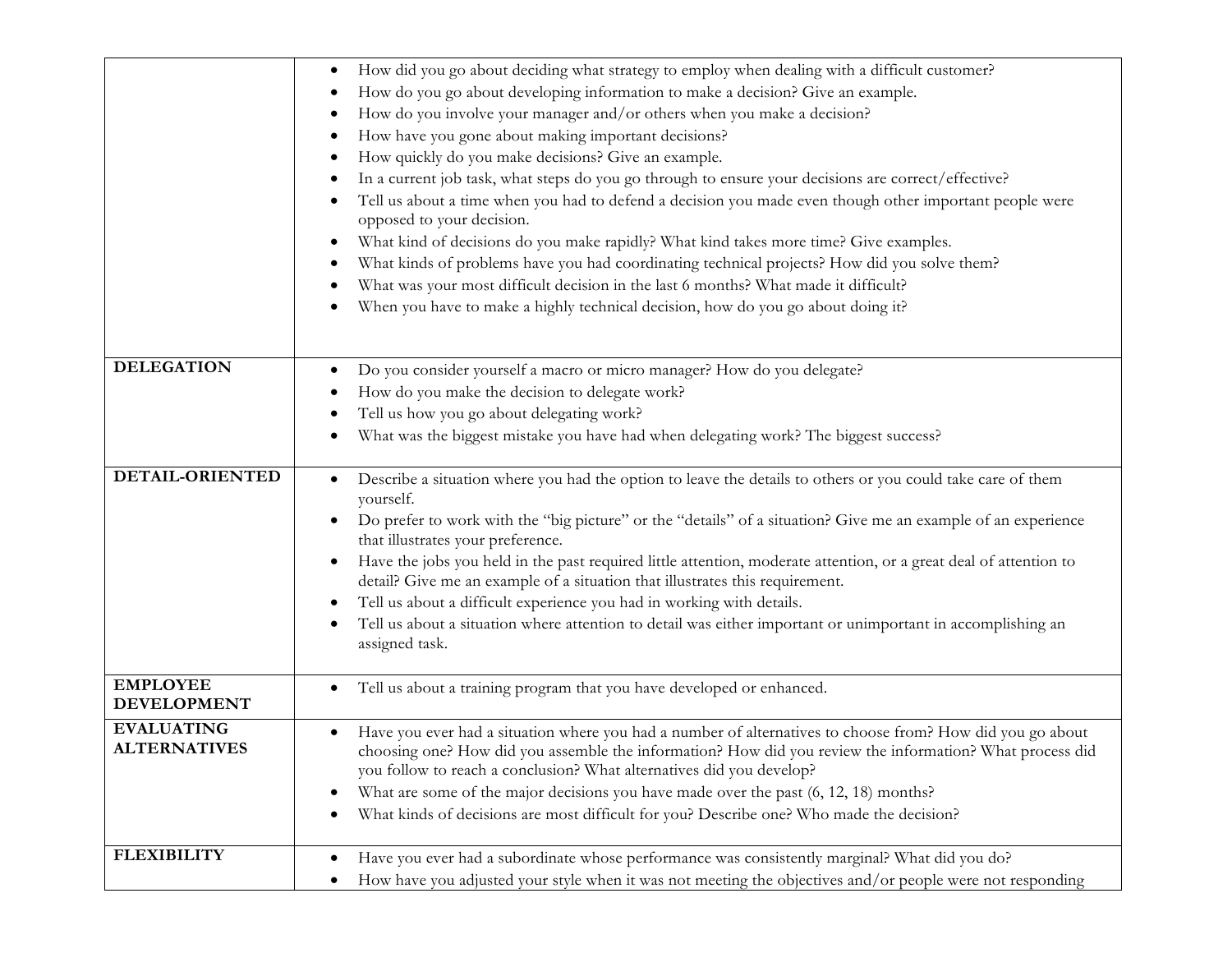|                      | correctly?                                                                                                                                                  |
|----------------------|-------------------------------------------------------------------------------------------------------------------------------------------------------------|
|                      | What do you do when you are faced with an obstacle to an important project? Give an example.<br>$\bullet$                                                   |
|                      | When you have difficulty persuading someone to your point of view, what do you do? Give an example.                                                         |
|                      |                                                                                                                                                             |
| <b>FOLLOW-UP AND</b> | How did you keep track of delegated assignments?<br>$\bullet$                                                                                               |
| <b>CONTROL</b>       | How do you evaluate the productivity/effectiveness of your subordinates?                                                                                    |
|                      | How do you get data for performance reviews?                                                                                                                |
|                      | How do you keep track of what your subordinates are doing?                                                                                                  |
|                      | What administrative paperwork do you have? Is it useful? Why/why not?                                                                                       |
|                      |                                                                                                                                                             |
| <b>INITIATIVE</b>    | Give me an example of when you had to go above and beyond the call of duty in order to get a job done.<br>$\bullet$                                         |
|                      | Give me examples of projects/tasks you started on your own.                                                                                                 |
|                      | Give some instances in which you anticipated problems and were able to influence a new direction.                                                           |
|                      | How did you get work assignments at your most recent employer?                                                                                              |
|                      | What changes did you develop at your most recent employer?                                                                                                  |
|                      | What kinds of things really get your excited?                                                                                                               |
|                      | What sorts of projects did you generate that required you to go beyond your job description?                                                                |
|                      | What sorts of things did you do at school that were beyond expectations?                                                                                    |
|                      |                                                                                                                                                             |
| <b>INTERPERSONAL</b> | Describe a recent unpopular decision you made and what the result was.                                                                                      |
| <b>SKILLS</b>        | Describe a situation in which you were able to effectively "read" another person and guide your actions by your<br>understanding of their needs and values. |
|                      | Tell us about the most difficult or frustrating individual that you've ever had to work with, and how you managed                                           |
|                      | to work with them.                                                                                                                                          |
|                      | What have you done in past situations to contribute toward a teamwork environment?                                                                          |
|                      |                                                                                                                                                             |
| <b>INNOVATION</b>    | Can you think of a situation where innovation was required at work? What did you do in this situation?<br>$\bullet$                                         |
|                      | Describe a situation when you demonstrated initiative and took action without waiting for direction. What was<br>the outcome?                               |
|                      | Describe a time when you came up with a creative solution/idea/project/report to a problem in your past work.                                               |
|                      | Describe something that you have implemented at work. What were the steps used to implement this?<br>$\bullet$                                              |
|                      | Describe the most creative work-related project which you have carried out.                                                                                 |
|                      | Give me an example of when you took a risk to achieve a goal. What was the outcome?                                                                         |
|                      | Sometimes it is essential that we break out of the routine, standardized way of doing things in order to complete<br>٠                                      |
|                      | the task. Give an example of when you were able to successfully develop such a new approach.                                                                |
|                      | Tell us about a problem that you solved in a unique or unusual way. What was the outcome? Were you satisfied<br>٠<br>with it?                               |
|                      | Tell us about a suggestion you made to improve the way job processes/operations worked. What was the result?                                                |
|                      | There are many jobs in which well-established methods are typically followed. Give a specific example of a time<br>٠                                        |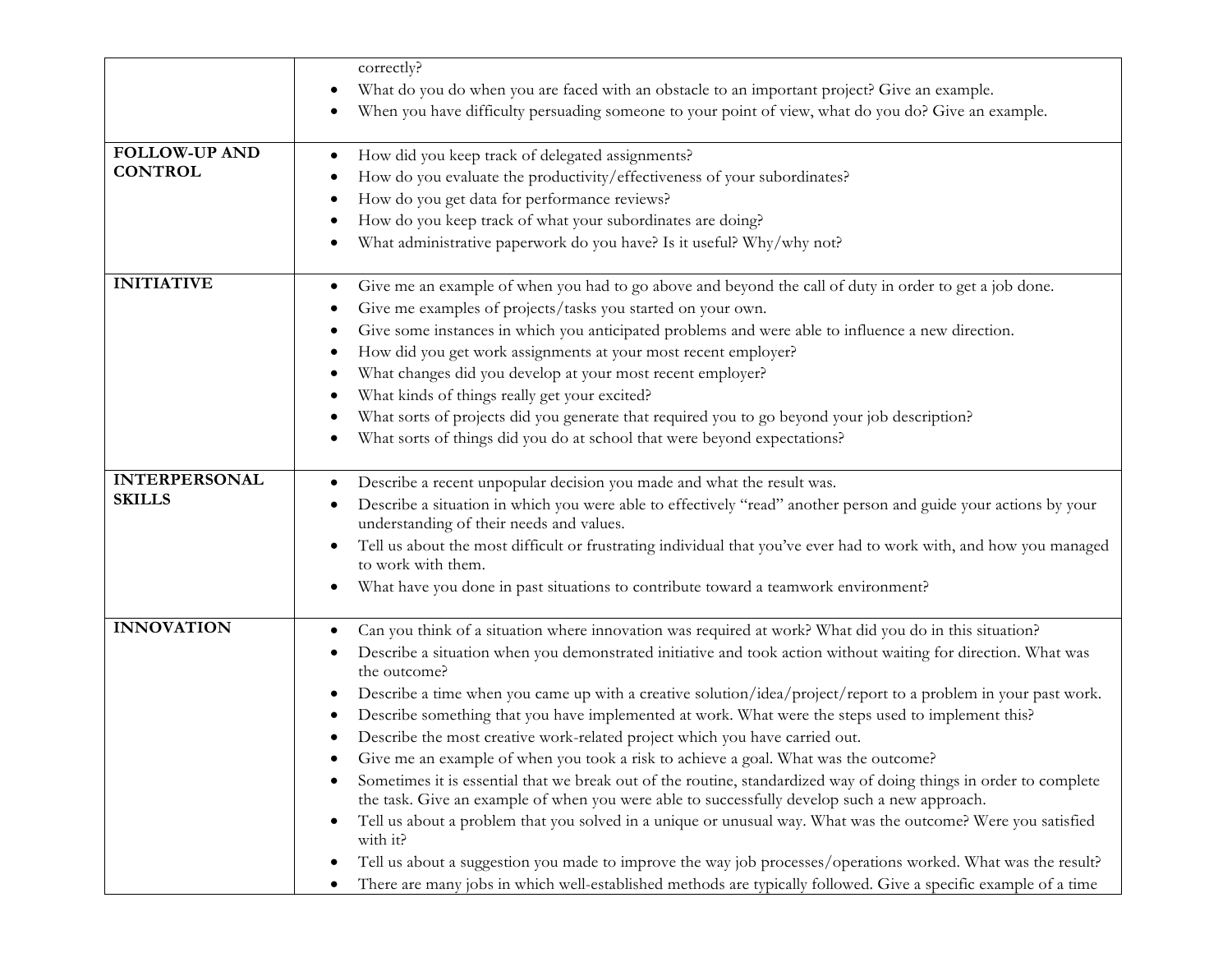|                    | when you tried some other method to do the job.                                                                                                         |
|--------------------|---------------------------------------------------------------------------------------------------------------------------------------------------------|
|                    | There are many jobs that require creative or innovative thinking. Give an example of when you had such a job<br>$\bullet$<br>and how you handled it.    |
|                    | What have been some of your most creative ideas?<br>$\bullet$                                                                                           |
|                    | What innovative procedures have you developed? How did you develop them? Who was involved? Where did the<br>ideas come from?                            |
|                    | What new or unusual ideas have you developed on your job? How did you develop them? What was the result?<br>Did you implement them?                     |
|                    | When was the last time that you thought "outside of the box" and how did you do it?<br>$\bullet$                                                        |
| <b>INTEGRITY</b>   | Describe a time when you were asked to keep information confidential.<br>$\bullet$                                                                      |
|                    | Give examples of how you have acted with integrity in your job/work relationship.                                                                       |
|                    | If you can, tell about a time when your trustworthiness was challenged. How did you react/respond?                                                      |
|                    | On occasion we are confronted by dishonesty in the workplace. Tell about such an occurrence and how you<br>handled it.                                  |
|                    | Tell us about a specific time when you had to handle a tough problem which challenged fairness or ethnical<br>issues.                                   |
|                    | Trust requires personal accountability. Can you tell about a time when you chose to trust someone? What was the<br>$\bullet$<br>outcome?                |
| <b>INTRODUCING</b> | Have you ever had to introduce a policy change to your work group? How did you do it?                                                                   |
| <b>CHANGE</b>      | Have you ever met resistance when implementing a new idea or policy to a work group? How did you deal with<br>it? What happened?                        |
|                    | When is the last time you had to introduce a new idea or procedure to people on this job? How did you do it?                                            |
| <b>LEADERSHIP</b>  | Give an example of a time in which you felt you were able to build motivation in your co-workers or subordinates<br>at work.                            |
|                    | Give an example of your ability to build motivation in your co-workers, classmates, and even if on a volunteer<br>$\bullet$<br>committee.               |
|                    | Have you ever had difficulty getting others to accept your ideas? What was your approach? Did it work?                                                  |
|                    | Have you ever been a member of a group where two of the members did not work well together? What did you<br>do to get them to do so?                    |
|                    | What is the toughest group that you have had to get cooperation from? Describe how you handled it. What was<br>the outcome?                             |
| <b>LISTENING</b>   | Give an example of a time when you made a mistake because you did not listen well to what someone had to say.                                           |
|                    | How often do you have to rely on information you have gathered from others when talking to them? What kinds<br>of problems have you had? What happened? |
|                    | What do you do to show people that you are listing to them?                                                                                             |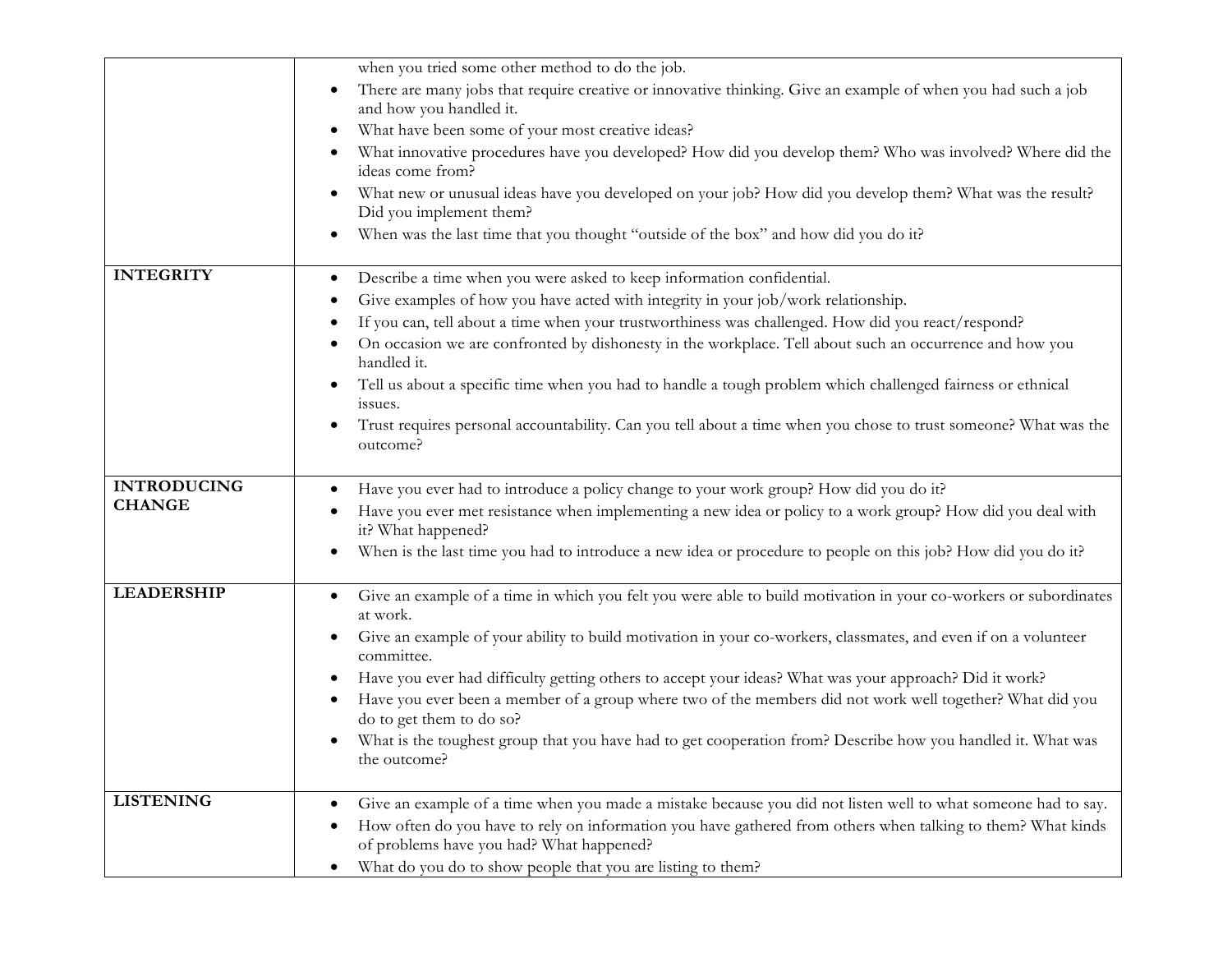|                                         | When is listening important on your job? When is listening difficult?<br>٠                                                                                                                                                                                                                                                                                                                                                                                                                                                                                                                                                                                                                                                                                                                                                                                                                                                                                                                                                                                                                                                                                                               |
|-----------------------------------------|------------------------------------------------------------------------------------------------------------------------------------------------------------------------------------------------------------------------------------------------------------------------------------------------------------------------------------------------------------------------------------------------------------------------------------------------------------------------------------------------------------------------------------------------------------------------------------------------------------------------------------------------------------------------------------------------------------------------------------------------------------------------------------------------------------------------------------------------------------------------------------------------------------------------------------------------------------------------------------------------------------------------------------------------------------------------------------------------------------------------------------------------------------------------------------------|
| <b>MOTIVATING</b><br><b>OTHERS</b>      | Have you ever had a subordinate whose work was always marginal? How did you deal with that person? What<br>happened?<br>How do you deal with people whose work exceeds your expectations?<br>How do you get subordinates to produce at a high level? Give an example.<br>How do you get subordinates to work at their peak potential? Give an example.<br>How do you manage cross-functional teams?                                                                                                                                                                                                                                                                                                                                                                                                                                                                                                                                                                                                                                                                                                                                                                                      |
| <b>MOTIVATION</b>                       | Describe a situation when you were able to have a positive influence on the actions of others.<br>Give me an example of a time when you went above and beyond the call of duty.<br>How would you define "success" for someone in your chosen career?<br>Tell us me about an important goal that you set in the past. Were you successful? Why?                                                                                                                                                                                                                                                                                                                                                                                                                                                                                                                                                                                                                                                                                                                                                                                                                                           |
| <b>NEGOTIATION</b>                      | Describe the most challenging negotiation in which you were involved. What did you do? What were the results<br>$\bullet$<br>for you? What were the results for the other party?<br>Have you ever been in a situation where you had to bargain with someone? How did you feel about this? What<br>did you do? Give an example. How did you prepare for it? How did you present your position? How did you<br>resolve it?<br>Tell us about the last time you had to negotiate with someone. What was the most difficult part?                                                                                                                                                                                                                                                                                                                                                                                                                                                                                                                                                                                                                                                             |
| <b>ORGANIZATION</b>                     | Describe a time when you had to make a difficult choice between your personal and professional life.<br>Give me an example of a project that best describes your organizational skills.<br>How do you decide what gets top priority when scheduling your time?<br>What do you do when your schedule is suddenly interrupted? Give an example.                                                                                                                                                                                                                                                                                                                                                                                                                                                                                                                                                                                                                                                                                                                                                                                                                                            |
| <b>PERFORMANCE</b><br><b>MANAGEMENT</b> | Give an example of a time when you helped a staff member accept change and make the necessary adjustments to<br>٠<br>move forward. What were the change/transition skills that you used.<br>Give an example of how you have been successful at empowering either a person or a group of people into<br>accomplishing a task.<br>How do you handle a subordinate whose work is not up to expectations?<br>How do you coach a subordinate to develop a new skill?<br>How do you handle performance reviews? Tell me about a difficult one.<br>How often do you discuss a subordinate's performance with him/her? Give an example.<br>Tell us about a specific development plan that you created and carried out with one or more of your employees.<br>What was the specific situation? What were the components of the development plan? What was the outcome?<br>Tell us about a time when you had to take disciplinary action with someone you supervised.<br>٠<br>Tell us about a time when you had to tell a staff member that you were dissatisfied with his or her work.<br>Tell us about a time when you had to use your authority to get something done. Where there any negative |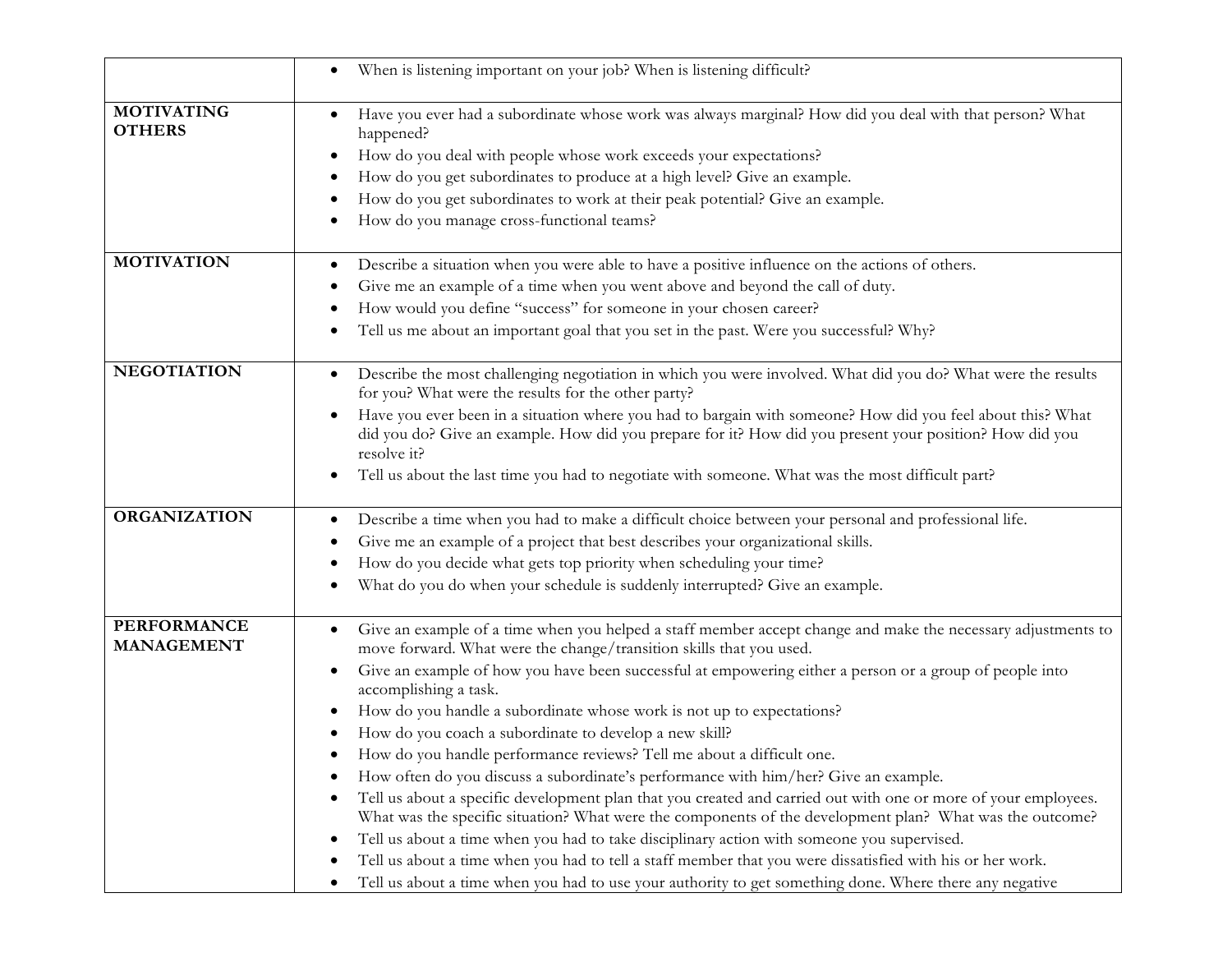|                      | consequences?                                                                                                                                                                           |
|----------------------|-----------------------------------------------------------------------------------------------------------------------------------------------------------------------------------------|
|                      | There are times when people need extra help. Give an example of when you were able to provide that support to<br>$\bullet$<br>a person with whom you worked.                            |
|                      | What have you done to develop the skills of your staff?                                                                                                                                 |
|                      | When do you give positive feedback to people? Tell me about the last time you did. Give an example of how you<br>handle the need for constructive criticism with a subordinate or peer. |
| <b>PERSONAL</b>      | Give an example of a situation where others were intense but you were able to maintain your composure.<br>$\bullet$                                                                     |
| <b>EFFECTIVENESS</b> | It is important to maintain a positive attitude at work when you have other things on your mind. Give a specific<br>example of when you were able to do that.                           |
|                      | Keeping others informed of your progress/actions helps them fell comfortable. Tell your methods for keeping<br>your supervisor advised of the status on projects.                       |
|                      | Tell us about a recent job or experience that you would describe as a real learning experience? What did you learn<br>$\bullet$<br>from the job or experience?                          |
|                      | Tell us about a time when you took responsibility for an error and were held personally accountable.<br>$\bullet$                                                                       |
|                      | Tell us about a time when your supervisor criticized your work. How did you respond?                                                                                                    |
|                      | Tell us about some demanding situations in which you managed to remain calm and composed.                                                                                               |
|                      | There are times when we are placed under extreme pressure on the job. Tell about a time when you were under<br>such pressure and how you handled it.                                    |
|                      | What have you done to further your own professional development in the past 5 years.                                                                                                    |
|                      | When you have been made aware of, or have discovered for yourself, a problem in your work performance, what<br>was your course of action? Can you give an example?                      |
| <b>PERSUASION</b>    | Describe a situation in which you were able to positively influence the actions of others in a desired direction.                                                                       |
|                      | Describe a situation where you were able to use persuasion to successfully convince someone to see things your<br>way.                                                                  |
|                      | Describe a time when you were able to convince a skeptical or resistant customer to purchase a project or utilize<br>your services.                                                     |
|                      | Have you ever had to persuade a group to accept a proposal or idea? How did you go about doing it? What was<br>$\bullet$<br>the result?                                                 |
|                      | Have you ever had to persuade a peer or manager to accept an idea that you knew they would not like? Describe<br>the resistance you met and how you overcame it.                        |
|                      | How do you get a peer or colleague to accept one of your ideas?                                                                                                                         |
|                      | In selling an idea, it is sometimes useful to use metaphors, analogies, or stories to make your point. Give a recent<br>example of when you were able to successfully do that.          |
|                      | Tell us about a time when you had to convince someone in authority about your ideas. How did it work out?<br>$\bullet$                                                                  |
|                      | Tell us about a time when you used facts and reason to persuade someone to accept your recommendation.                                                                                  |
|                      | Tell us about a time when you used your leadership ability to gain support for what initially had strong<br>opposition.                                                                 |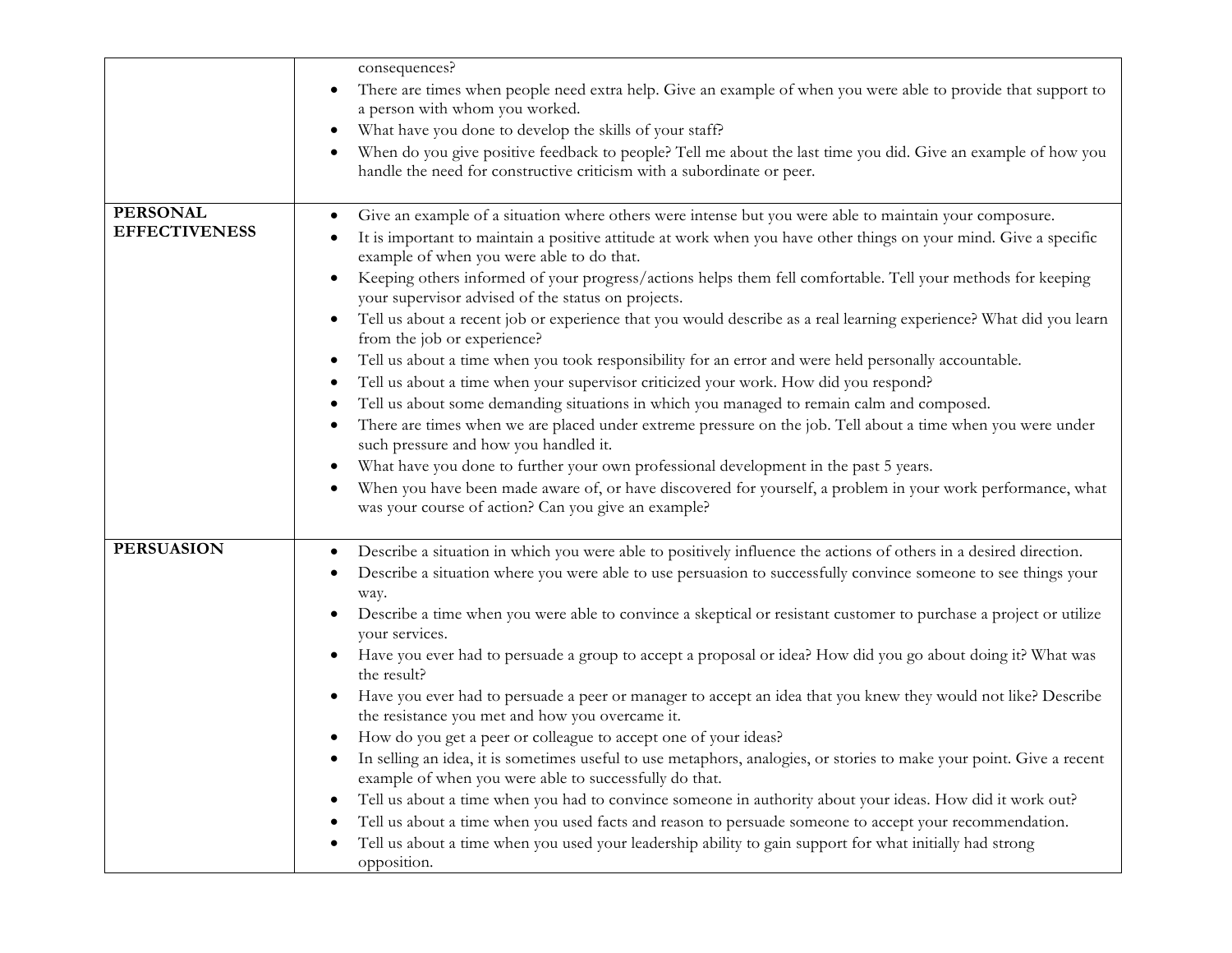|                                     | Tell us about a time when you were able to successfully influence another person.<br>$\bullet$                                                                                                                                                                                                                                                                                                                                                                                                                                                                                                                                                                                                                                                                                                                                                                                                                                                                                                                                                                                                                                                                                                                                                                                                                                                                                                                                                                                                                                                                                                                                                                                                                                                                                                                                                                                                                                                                                                                                                                                                                                                                                                                                     |
|-------------------------------------|------------------------------------------------------------------------------------------------------------------------------------------------------------------------------------------------------------------------------------------------------------------------------------------------------------------------------------------------------------------------------------------------------------------------------------------------------------------------------------------------------------------------------------------------------------------------------------------------------------------------------------------------------------------------------------------------------------------------------------------------------------------------------------------------------------------------------------------------------------------------------------------------------------------------------------------------------------------------------------------------------------------------------------------------------------------------------------------------------------------------------------------------------------------------------------------------------------------------------------------------------------------------------------------------------------------------------------------------------------------------------------------------------------------------------------------------------------------------------------------------------------------------------------------------------------------------------------------------------------------------------------------------------------------------------------------------------------------------------------------------------------------------------------------------------------------------------------------------------------------------------------------------------------------------------------------------------------------------------------------------------------------------------------------------------------------------------------------------------------------------------------------------------------------------------------------------------------------------------------|
| PLANNING AND<br><b>ORGANIZATION</b> | Describe how you develop a project team's goals and project plan?<br>$\bullet$<br>How do you schedule your time? Set priorities? How do you handle doing twenty things at once?<br>What do you do when your time schedule or project plan is upset by unforeseen circumstances? Give an example.<br>What have you done in order to be effective with your organization and planning?                                                                                                                                                                                                                                                                                                                                                                                                                                                                                                                                                                                                                                                                                                                                                                                                                                                                                                                                                                                                                                                                                                                                                                                                                                                                                                                                                                                                                                                                                                                                                                                                                                                                                                                                                                                                                                               |
| <b>PRESENTATION</b>                 | How do you prepare for a presentation to a group of technical experts in your field?<br>$\bullet$<br>How would you describe your presentation style?<br>Tell us about the most effective presentation you have made. What was the topic? What made it difficult? How<br>did you handle it?<br>What kinds of oral presentations have you made? How did you prepare for them? What challenges did you have?<br>٠                                                                                                                                                                                                                                                                                                                                                                                                                                                                                                                                                                                                                                                                                                                                                                                                                                                                                                                                                                                                                                                                                                                                                                                                                                                                                                                                                                                                                                                                                                                                                                                                                                                                                                                                                                                                                     |
| PROBLEM SOLVING<br>/RESOLUTION      | Describe the most difficult working relationship you've had with an individual. What specific actions did you take<br>$\bullet$<br>to improve the relationship? What was the outcome?<br>Give me an example of a situation where you had difficulties with a team member. What, if anything, did you do<br>٠<br>to resolve the difficulties?<br>Have you ever been caught unaware by a problem or obstacles that you had not foreseen? What happened?<br>$\bullet$<br>Tell us about a time when you did something completely different from the plan and/or assignment. Why? What<br>happened?<br>What are some of the problems you have faced; such as between business development and project leaders,<br>٠<br>between one department and another, between you and your peers? How did you recognize that they were there?<br>When was the last time something came up in a meeting that was not covered in the plan? What did you do?<br>$\bullet$<br>What were the results of your judgment?<br>Describe a situation where you had a conflict with another individual, and how you dealt with it. What was the<br>$\bullet$<br>outcome? How do you feel about it?<br>Describe a time in which you were faced with problems or stresses which tested your coping skills. What did you<br>$\bullet$<br>do?<br>Describe a time when you facilitated a creative solution to a problem between two employees.<br>Give a specific example of a time when you used good judgment and logic in solving a problem.<br>Give an example of a problem which you faced on any job that you have had and tell how you went about<br>solving it.<br>Give an example of when you "went to the source" to address a conflict. Do you feel trust levels were improved<br>as a result?<br>Problems occur in almost all work relationships. Describe a time when you had to cope with the resentment or<br>$\bullet$<br>hostility of a subordinate or co-worker.<br>Some problems require developing a unique approach. Tell about a time when you were able to develop a<br>$\bullet$<br>different problem-solving approach.<br>Sometimes the only way to resolve a defense or conflict is through negotiation and compromise. Tell about a<br>٠ |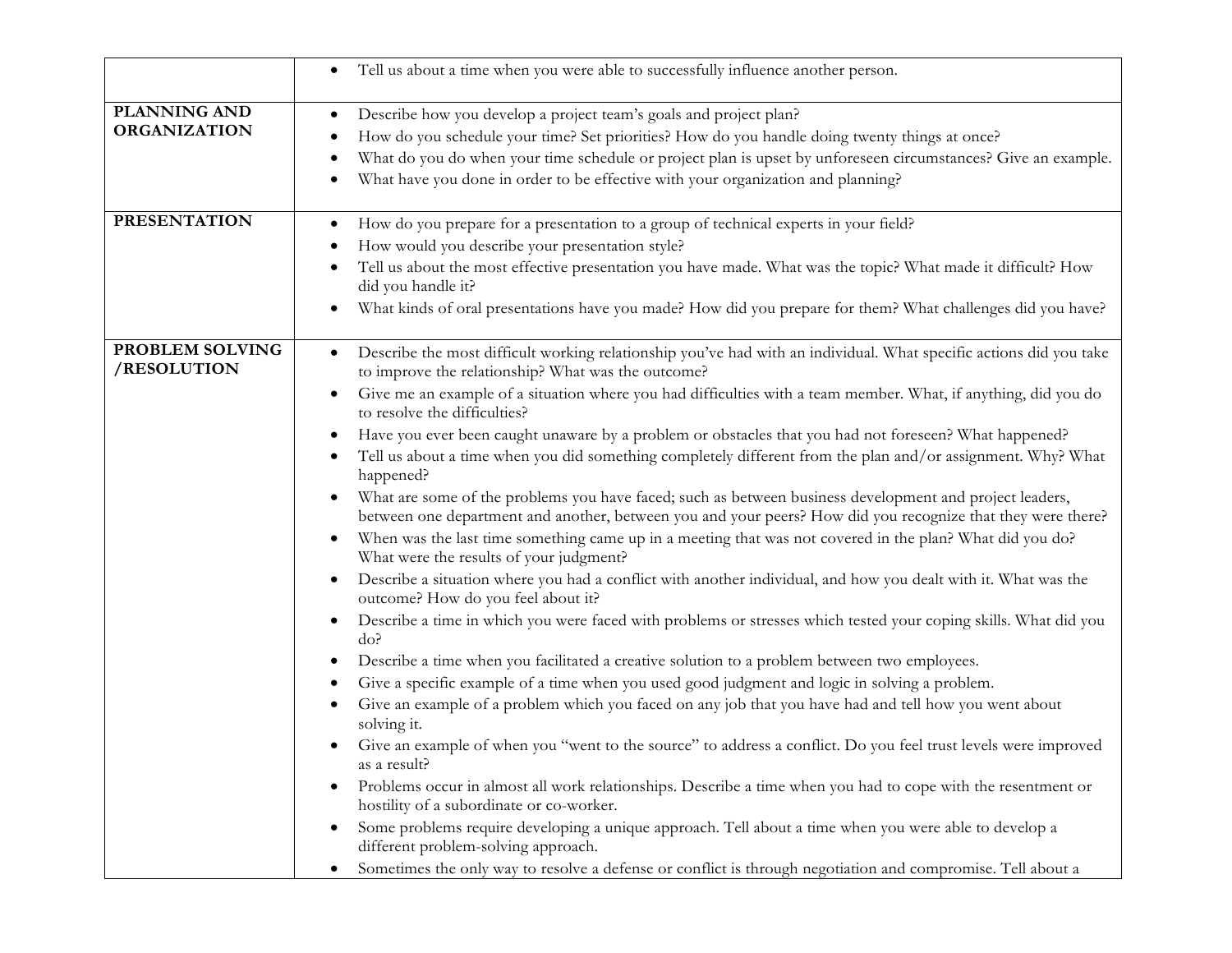|                                     | time when you were able to resolve a difficult situation by finding some common ground.<br>Sometimes we need to remain calm on the outside when we are really upset on the inside. Give an example of a<br>time that this happened to you.<br>Tell us about a recent success you had with an especially difficult employee/co-worker.<br>$\bullet$<br>Tell us about a situation in which you had to separate the person from the issue when working to resolve issues.<br>Tell us about a time when you identified a potential problem and resolved the situation before it became serious.<br>There is more than one way to solve a problem. Give an example from your recent work experience that would                                                                                                                                                                                                                                                                                                                      |
|-------------------------------------|--------------------------------------------------------------------------------------------------------------------------------------------------------------------------------------------------------------------------------------------------------------------------------------------------------------------------------------------------------------------------------------------------------------------------------------------------------------------------------------------------------------------------------------------------------------------------------------------------------------------------------------------------------------------------------------------------------------------------------------------------------------------------------------------------------------------------------------------------------------------------------------------------------------------------------------------------------------------------------------------------------------------------------|
| <b>PROJECT</b><br><b>MANAGEMENT</b> | illustrate this.<br>Tell us about a time when you influenced the outcome of a project by taking a leadership role.                                                                                                                                                                                                                                                                                                                                                                                                                                                                                                                                                                                                                                                                                                                                                                                                                                                                                                             |
|                                     | Using a specific example of a project, tell how you kept those involved informed of the progress.                                                                                                                                                                                                                                                                                                                                                                                                                                                                                                                                                                                                                                                                                                                                                                                                                                                                                                                              |
| <b>REMOVING</b><br><b>OBSTACLES</b> | Have you ever dealt with a situation where communications were poor? Where there was a lack of cooperation?<br>$\bullet$<br>Lack of trust? How did you handle these situations?                                                                                                                                                                                                                                                                                                                                                                                                                                                                                                                                                                                                                                                                                                                                                                                                                                                |
|                                     | What do you do when a subordinate comes to you with a challenge?<br>$\bullet$                                                                                                                                                                                                                                                                                                                                                                                                                                                                                                                                                                                                                                                                                                                                                                                                                                                                                                                                                  |
|                                     | What have you done to help your subordinates to be more productive?                                                                                                                                                                                                                                                                                                                                                                                                                                                                                                                                                                                                                                                                                                                                                                                                                                                                                                                                                            |
|                                     | What have you done to make sure that your subordinates can be productive? Give an example                                                                                                                                                                                                                                                                                                                                                                                                                                                                                                                                                                                                                                                                                                                                                                                                                                                                                                                                      |
| <b>RESOLVING</b><br><b>CONFLICT</b> | Have you ever been in a situation where you had to settle an argument between two friends (or people you<br>٠<br>knew)? What did you do? What was the result?<br>Have you ever had to settle conflict between two people on the job? What was the situation and what did you do?<br>Tell us about a time when you had to help two peers settle a dispute. How did you go about identifying the<br>issues? What did you do? What was the result?<br>Describe a situation where you had to use conflict management skills.<br>Describe a situation where you had to use confrontation skills.<br>Give me an example of a time when a company policy or action hurt people. What, if anything, did you do to<br>mitigate the negative consequences to people?<br>How do you typically deal with conflict? Can you give me an example?<br>Tell us about a time when you were forced to make an unpopular decision.<br>What would your co-workers (or staff) say is the most frustrating thing about your communications with them? |
| <b>RESOURCE</b><br><b>MANGEMENT</b> | Tell us about a time when you organized or planned an event that was very successful.<br>$\bullet$                                                                                                                                                                                                                                                                                                                                                                                                                                                                                                                                                                                                                                                                                                                                                                                                                                                                                                                             |
| <b>SALES</b>                        | Describe how you prepare for a sales call for a new client.<br>$\bullet$<br>How do you go about making cold calls?<br>How have your sales skills improved over the past three years.<br>Tell us about your most difficult sales experience.<br>Tell us about your sales volume over the past three years. What have you done to influence it?                                                                                                                                                                                                                                                                                                                                                                                                                                                                                                                                                                                                                                                                                  |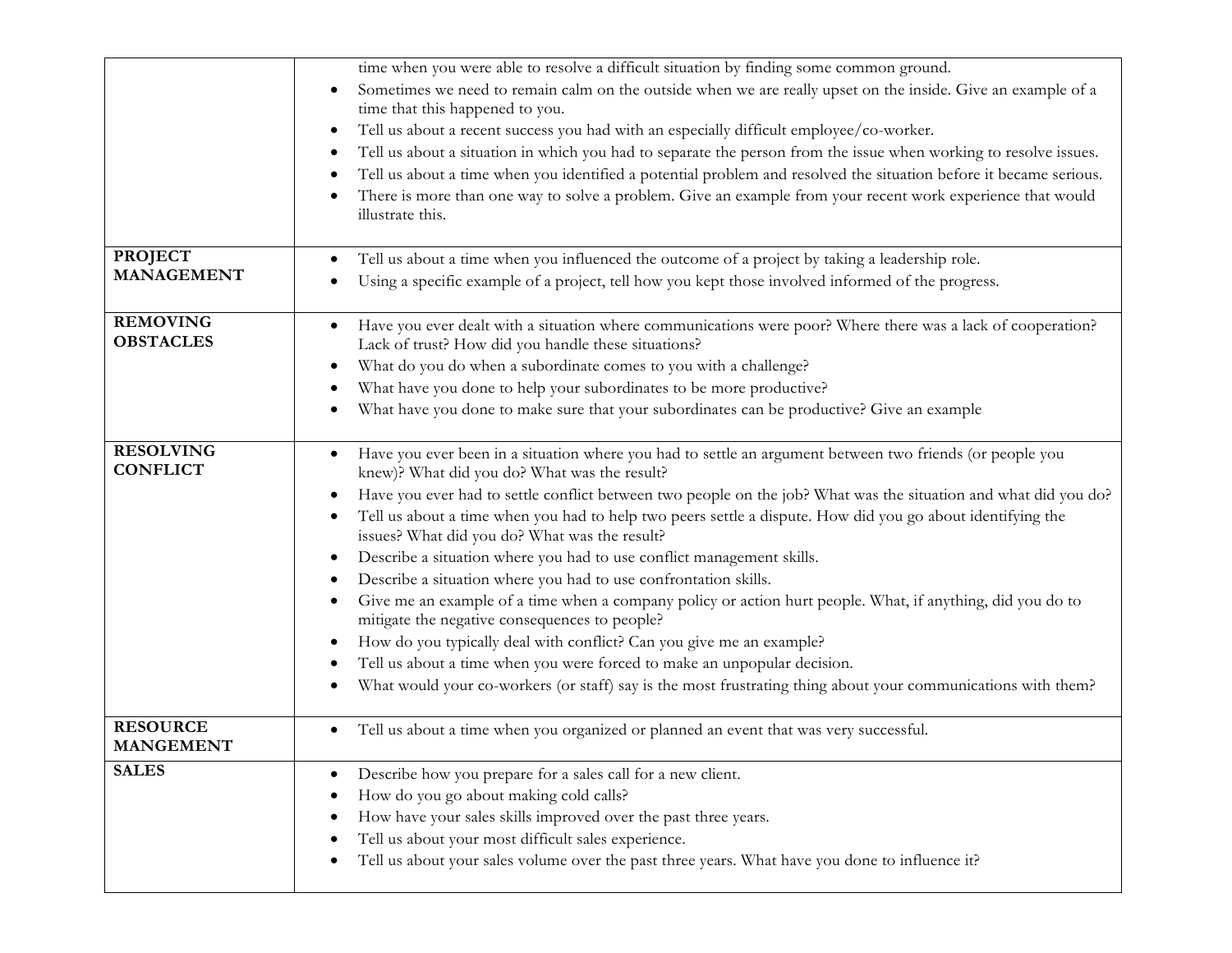| <b>SCHEDULING</b>                                          | Describe the most difficult scheduling problem you have faced.<br>$\bullet$<br>How did you assign priorities to jobs?                                                                                                                                                                                                                                                                                                                                                                                                                                                                                                                                                                                                                                                                                                                                                                                                                                     |
|------------------------------------------------------------|-----------------------------------------------------------------------------------------------------------------------------------------------------------------------------------------------------------------------------------------------------------------------------------------------------------------------------------------------------------------------------------------------------------------------------------------------------------------------------------------------------------------------------------------------------------------------------------------------------------------------------------------------------------------------------------------------------------------------------------------------------------------------------------------------------------------------------------------------------------------------------------------------------------------------------------------------------------|
|                                                            | How did you go about making job assignments?<br>When all have been over-loaded, how do your people meet job assignments?                                                                                                                                                                                                                                                                                                                                                                                                                                                                                                                                                                                                                                                                                                                                                                                                                                  |
| SELF ASSESSMENT                                            | Can you recall a time when you were less than pleased with your performance?<br>Describe a situation in which you were able to use persuasion to successfully convince someone to see things<br>your way.<br>Give me a specific occasion in which you conformed to a policy with which you did not agree.<br>Give me an example of an important goal that you had set in the past and tell me about your success in reaching<br>it.<br>If there were one area you've always wanted to improve upon, what would that be?<br>In what ways are you trying to improve yourself?<br>Tell us about a time when you had to go above and beyond the call of duty in order to get a job done.<br>What do you consider to be your professional strengths? Give me a specific example using this attribute in the<br>workplace.<br>What goal have you set for yourself that you have successfully achieved?<br>What was the most useful criticism you ever received? |
| <b>SELECTING AND</b><br><b>DEVELOPING</b><br><b>PEOPLE</b> | How do you coach an employee in completing a new assignment?<br>What have you done to develop your subordinates? Give an example.<br>What have you done to improve the skills of your subordinates?<br>What was your biggest mistake in hiring someone? What happened? How did you deal with the situation?<br>What was your biggest success in hiring someone? What did you do?                                                                                                                                                                                                                                                                                                                                                                                                                                                                                                                                                                          |
| <b>SETTING GOALS</b>                                       | Do you have a strategic plan? How was it developed? How did you communicate it to the rest of your staff?<br>How do you communicate goals to subordinates? Give an example.<br>How do you involve people in developing your unit's goals? Give an example.<br>What company plans have you developed? Which ones have you reached? How did you reach them? Which have<br>you missed? Why did you miss them?<br>What were your annual goals at your most current employer? How did you develop these goals?<br>$\bullet$<br>What were your long-range plans at your most recent employer? What was your role in developing them?                                                                                                                                                                                                                                                                                                                            |
| <b>SETTING</b><br><b>PERFORMANCE</b><br><b>GOALS</b>       | How do you go about setting goals with subordinates? How do you involve them in this process?<br>How do you let subordinates know what you expect of them?<br>What performance standards do you have for your unit? How have you communicated them to your<br>subordinates?                                                                                                                                                                                                                                                                                                                                                                                                                                                                                                                                                                                                                                                                               |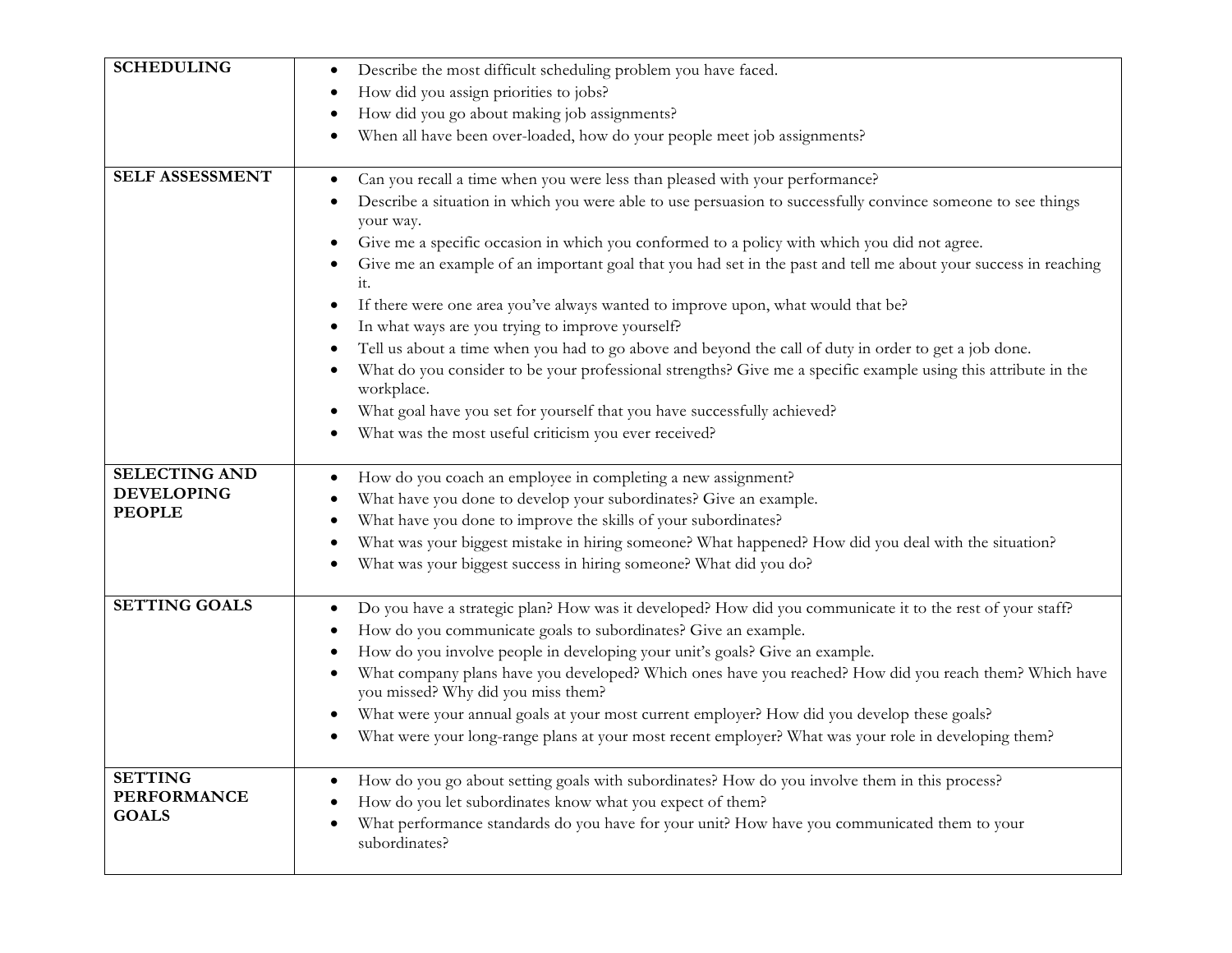| <b>SETTING</b><br><b>PRIORITIES</b> | Have you ever been overloaded with work? How do you keep track of work so that it gets done on time?<br>٠<br>How do you manage your time?<br>How do you schedule your time?<br>When given an important assignment, how do you approach it?                                                                                                                                                                                                                                                                                                                                                                                                                                                                                                                                                                                                                                                                                                                                                                                                       |
|-------------------------------------|--------------------------------------------------------------------------------------------------------------------------------------------------------------------------------------------------------------------------------------------------------------------------------------------------------------------------------------------------------------------------------------------------------------------------------------------------------------------------------------------------------------------------------------------------------------------------------------------------------------------------------------------------------------------------------------------------------------------------------------------------------------------------------------------------------------------------------------------------------------------------------------------------------------------------------------------------------------------------------------------------------------------------------------------------|
| <b>SOUND</b><br><b>JUDGEMENT</b>    | Describe a situation when you had to exercise a significant amount of self-control.<br>Give me an example of a time in which you had to be relatively quick in coming to a decision.<br>Give me an example of when you were able to meet the personal and professional demands in your life yet still<br>maintained a healthy balance.<br>Give me an example of when you were responsible for an error or mistake. What was the outcome? What, if<br>anything, would you do differently?<br>If you were interviewing for this position what would you be looking for in the applicants?<br>We work with a great deal of confidential information. Describe how you would have handled sensitive<br>information in a past work experience. What strategies would you utilize to maintain confidentiality when<br>pressured by others?<br>When have you had to produce results without sufficient guidelines? Give an example.<br>٠                                                                                                                |
| <b>STRATEGIC</b><br><b>PLANNING</b> | Describe what steps/methods you have used to define/identify a vision for your unit/position.<br>How do you see your job relating to the overall goals of the organization?<br>In your current or former position, what were your long and short-term goals?<br>Tell us about a time when you anticipated the future and made changes to current responsibilities/operations to<br>meet future needs.                                                                                                                                                                                                                                                                                                                                                                                                                                                                                                                                                                                                                                            |
| <b>STRESS</b><br><b>MANAGEMENT</b>  | How did you react when faced with constant time pressure? Give an example.<br>People react differently when job demands are constantly changing; how do you react?<br>What kind of events cause you stress on the job?<br>What was the most stressful situation you have faced? How did you deal with it?                                                                                                                                                                                                                                                                                                                                                                                                                                                                                                                                                                                                                                                                                                                                        |
| <b>TEAMWORK</b>                     | Describe a situation in which you had to arrive at a compromise or help others to compromise. What was your<br>role? What steps did you take? What was the end result?<br>Describe a team experience you found disappointing. What would you have done to prevent this?<br>$\bullet$<br>Describe a team experience you found rewarding.<br>Describe the types of teams you've been involved with. What were your roles?<br>Describe your leadership style and give an example of a situation when you successfully led a group.<br>Give an example of how you have been successful at empowering a group of people in accomplishing a task.<br>Give an example of how you worked effectively with people to accomplish an important result.<br>Have you ever been a project leader? Give examples of problems you experienced and how you reacted.<br>Have you ever been in a position where you had to lead a group of peers? How did you handle it?<br>Have you ever participated in a task group? What was your role? How did you contribute? |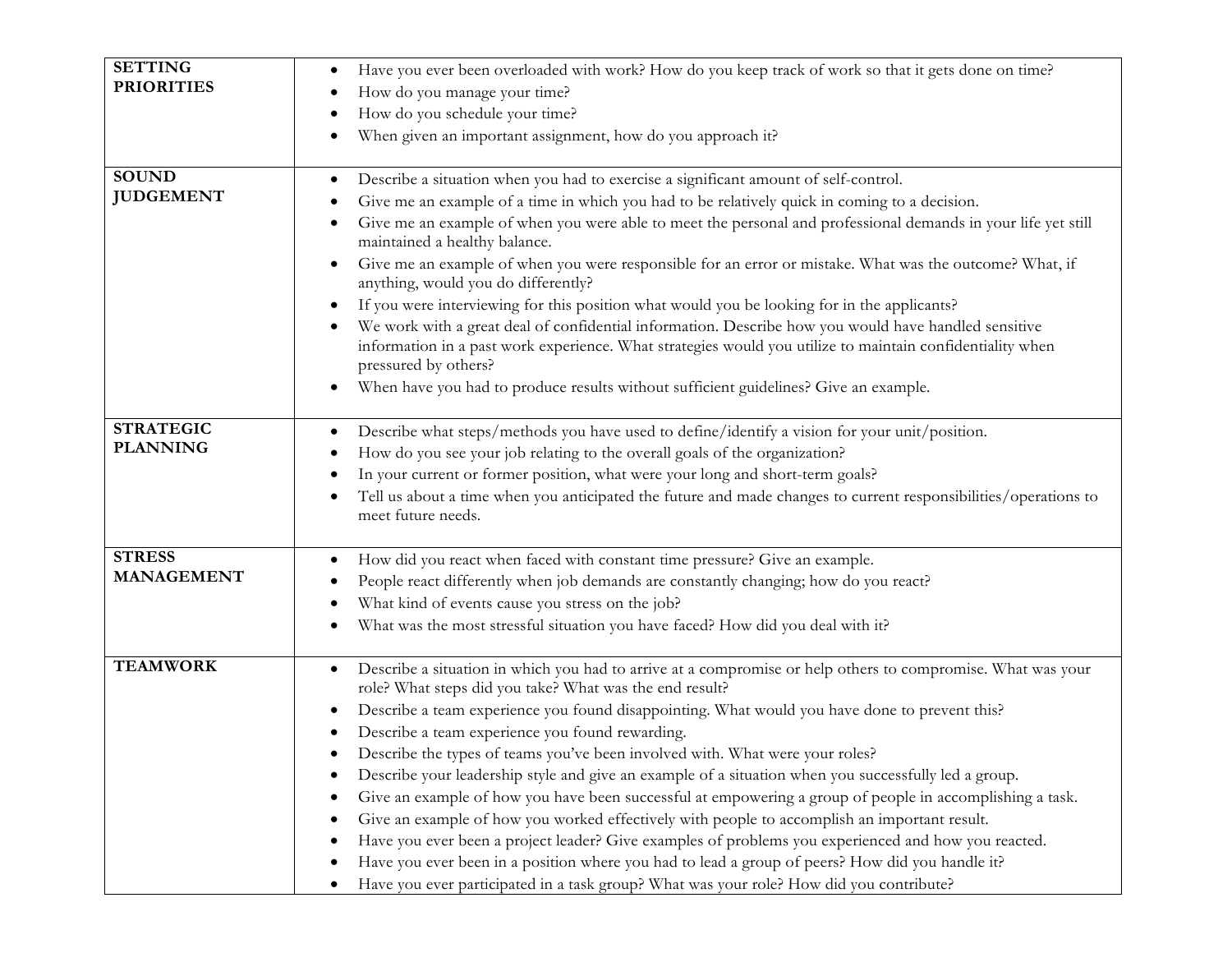|                  | Please give your best example of working cooperatively as a team member to accomplish an important goal. What<br>was the goal or objective? To what extent did you interact with others on this project?                      |
|------------------|-------------------------------------------------------------------------------------------------------------------------------------------------------------------------------------------------------------------------------|
|                  | Some people work best as part of a group - others prefer the role of individual contributor. How would you<br>$\bullet$<br>describe yourself? Give an example of a situation where you felt you were most effective.          |
|                  | Tell us about a time that you had to work on a team that did not get along. What happened? What role did you<br>take? What was the result?                                                                                    |
|                  | Tell us about a work experience where you had to work closely with others. How did it go? How did you<br>overcome any difficulties?                                                                                           |
|                  | Tell us about the most difficult challenge you faced in trying to work cooperatively with someone who did not<br>$\bullet$<br>share the same ideas? What was your role in achieving the work objective?                       |
|                  | Tell us about the most difficult situation you have had when leading a team. What happened and what did you<br>$\bullet$<br>do? Was it successful? Emphasize the "single" most important thing you did.                       |
|                  | Tell us about the most effective contribution you have made as part of a task group or special project team.<br>$\bullet$                                                                                                     |
|                  | Think about the times you have been a team leader. What could you have done to be more effective?<br>$\bullet$                                                                                                                |
|                  | What is the difficult part of being a member, not leader, of a team? How did you handle this?                                                                                                                                 |
|                  | What role have you typically played as a member of a team? How did you interact with other members of the<br>team?                                                                                                            |
|                  | When is the last time you had a disagreement with a peer? How did you resolve the situation?<br>$\bullet$                                                                                                                     |
|                  | When working on a team project have you ever had an experience where there was strong disagreement among<br>team members? What did you do?                                                                                    |
|                  |                                                                                                                                                                                                                               |
| TIME MANGEMENT   | Describe a situation that required you to do a number of things at the same time. How did you handle it? What<br>$\bullet$<br>was the result?                                                                                 |
|                  | How do you determine priorities in scheduling your time? Give an example.                                                                                                                                                     |
|                  | How do you typically plan your day to manage your time effectively?                                                                                                                                                           |
|                  | Of your current assignments, which do you consider to have required the greatest amount of effort with regard to<br>planning/organization? How have you accomplished this assignment? How would you asses your effectiveness? |
| <b>TOUGHNESS</b> | On many occasions, managers have to make tough decisions. What was the most difficult one you have had to<br>$\bullet$<br>make?                                                                                               |
|                  | Tell us about setbacks you have faced. How did you deal with them?<br>٠                                                                                                                                                       |
|                  | What has been your major work related disappointment? What happened and what did you do?<br>$\bullet$                                                                                                                         |
|                  | What is the most competitive situation you have experienced? How did you handle it? What was the result?<br>$\bullet$                                                                                                         |
|                  | What was your major disappointment?                                                                                                                                                                                           |
| <b>VARIETY</b>   | How many projects do you work on at once? Please describe.                                                                                                                                                                    |
|                  | When was the last time you made a key decision on the spur of the moment? What was the reason and result?                                                                                                                     |
|                  | When was the last time you were in a crisis? What was the situation? How did you react?                                                                                                                                       |